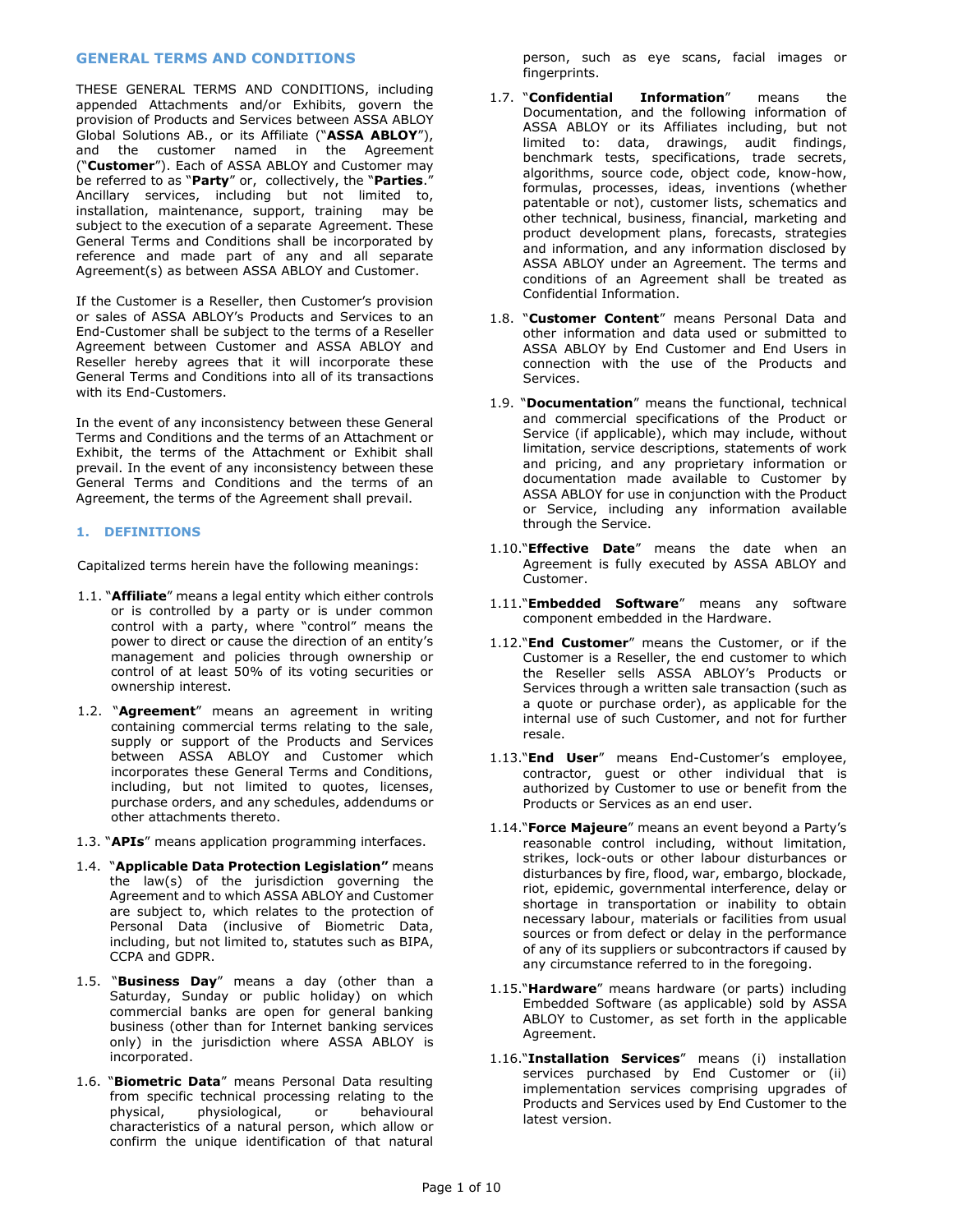- 1.17."**Intellectual Property Rights**" means common law and statutory rights associated with (a) patents and patent applications; (b) works of authorship, including mask work rights, copyrights, copyright applications, copyright registrations and "moral" rights; (c) the protection of trade and industrial secrets and confidential information; (d) all rights to registered and common law trademarks, trade names, trade dress, and service marks; (e) other proprietary rights relating to intangible intellectual property (including but not limited to designs, design rights, source codes, proprietary material, know-how, ideas, concepts, methods, techniques, rights in databases and all other intellectual property rights and rights of a similar character whether registered or capable of registration); (f) analogous rights to those set forth above; and (g) divisions, continuations, renewals, reissuances and extensions of the foregoing (as applicable) now existing or hereafter filed, issued or acquired.
- 1.18."**Initial Period**" means an initial period of 12 months from the Effective Date, or such other initial period specified in the Agreement.
- 1.19."**License**" means a non-exclusive, nontransferable, non-sublicenseable right to use the Services and/or Software Product (including but not limited to Embedded Software) during the License Term based on the license model specified in the Agreement.
- 1.20."**License Term**" shall have the meaning set forth in Section [0.](#page-7-0)
- 1.21."**Personal Data**" means any information relating to an identified or identifiable natural person and shall be construed in accordance with Applicable Data Protection Legislation.
- 1.22."**Personal Data Breach**" means a breach of security leading to the accidental or unlawful destruction, loss, alteration, unauthorised disclosure of, or access to, Personal Data transmitted, stored or otherwise processed.
- 1.23."**Product**" means deliverables, including but not limited to, Hardware, or other tangible goods manufactured or supplied by ASSA ABLOY to Customer, and expressly excluding Services and Software.
- 1.24."**Renewal Period**" shall have the meaning set forth in Section [0.](#page-7-0)
- 1.25."**Reseller**" means the authorized entity from which the End Customer purchased ASSA ABLOY's Products and Services subject to a written sales transaction.
- 1.26."**Service(s)**" shall mean SaaS, Training Services, Installation Services, maintenance and support, or remote software applications, including APIs, managed by ASSA ABLOY, as specified in an Agreement.
- 1.27."**Software as a Service (or SaaS)**" shall mean remote access to the Software Product installed and run on a single-tenant or multi-tenant computing platform managed by ASSA ABLOY.
- 1.28."**Software Product**" means, subject to Section 2.5, ASSA ABLOY's standard version of its proprietary software applications, APIs and modules, as further identified in the Agreement.
- 1.29."**Support**" means such maintenance and support services as purchased by Customer (and End Customer) as identified in the Agreement.
- 1.30."**Taxes**" shall have the meaning set forth in Section [0.](#page-3-0)
- 1.31."**Training Services**" shall mean training services purchased by Customer as identified in the applicable Agreement.
- **2. LICENSES, OWNERSHIP, AND RESTRICTIONS**
- 2.1. **Grant of Rights.** In consideration of payment of the applicable fees to ASSA ABLOY, and, subject to the terms and conditions of the Agreement, ASSA ABLOY grants to Customer a License to use the Products and Services as specified in the Agreement in accordance with the Documentation solely for its own internal operations. The foregoing license rights shall be restricted to the number and type of Licenses specified in the applicable Agreement. Customer shall not have the right under the Agreement to use the names ASSA ABLOY or any of the corporate or trade names, trademarks, logos services marks, symbols, insignia, or other distinguishing marks of any ASSA ABLOY Affiliate for any reason other than as provided for herein, including but not limited to advertising, publicity releases, or promotional or marketing publications, without the express prior written consent of ASSA ABLOY in each instance.
- 2.2. **Ownership**. The License granted under the Agreement does not constitute a sale of the Software Product or any portion of it. ASSA ABLOY and its licensors retain all right, title and interest in the Software Product and associated the Software Product and associated Documentation, and all translations and derivative works thereof, including any materials, inventions, or works developed through ASSA ABLOY's performance of Services, and all Intellectual Property Rights embodied therein or relating thereto. All rights not expressly granted under the Agreement are reserved by ASSA ABLOY and its licensors. There are no implied rights.
- 2.3. **Restrictions on Use**. Customer's rights to use the Software Product are subject to the following restrictions and Customer shall not, and shall not cause or permit any third party to: (a) modify or create any derivative work of the Service, inclusive of SaaS and Software Product or its associated Documentation, or any portion thereof or incorporate other services, software or products in the Software Product; (b) except to the extent such activities cannot be lawfully restricted, decompile, reverse engineer or otherwise attempt to derive the underlying ideas, algorithms, structure or organization from the Service, SaaS or Software Product; (c) sell, license, sublicense, lease, rent, distribute or otherwise transfer copies of or rights to use the Service, SaaS or Software Product to any third party; (d) use the Service, SaaS or Software Product to submit any content that infringes or misappropriates third party rights, including intellectual property rights or to submit any content that is obscene, defamatory, offensive or malicious, (e) intentionally distribute spam, viruses, worms, Trojan horses, corrupted files, or other items of a destructive or disruptive nature; (f) engage in, promote, or encourage illegal activity; (g) disable, interfere with or circumvent any aspect of the Service, SaaS or Software Product; (h) disclose or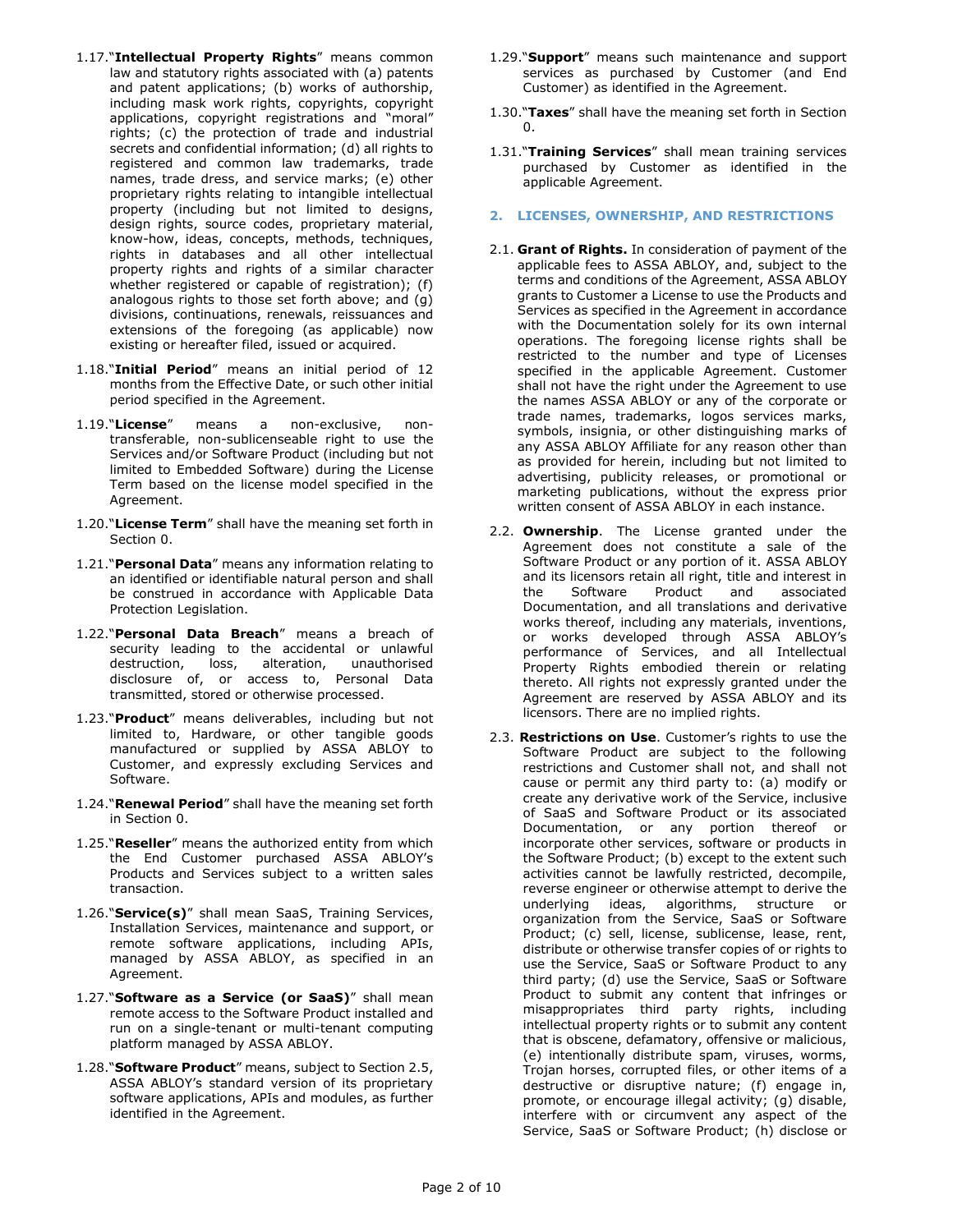publish the results of any performance, functional, or other evaluation or benchmarking of the Service, SaaS or Software Product to any third party without written consent from ASSA ABLOY; or (i) remove any proprietary notices or labels on the Service, SaaS or Software Product.

- 2.4. **Customer's Grant of Rights**. Customer grants ASSA ABLOY the right to host, use, process, display and transmit Customer Content pursuant to and in accordance with the Agreement. Customer has the sole responsibility for the accuracy, quality, integrity, legality, reliability, and appropriateness of Customer Content and for obtaining all rights related to each of the foregoing required by ASSA ABLOY to provide Services. Customer represents and warrants that none of the Customer Content infringes any third party rights.
- 2.5. **Third Party Applications.** The Service, SaaS or Software Product may contain or include functionality and software provided or licensed by third parties ("**Third Party Functionality**"). For any Third Party Functionality, such components shall be licensed as part of the Service, SaaS or Software Product in accordance with the terms and conditions of the Agreement. Notwithstanding the foregoing, all open source software provided by ASSA ABLOY is outside the scope of the Agreement and is not included in the definition of Service, SaaS or Software Product and such open source software is instead subject to the applicable open source software licenses.
- 2.6. **Beta Services.** From time to time, ASSA ABLOY may make Beta services available to Customer at no charge. Customer may choose to try such Beta services. Beta services are intended for evaluation purposes and not for production use, are not supported, and may be subject to additional terms. Beta services are not considered "SaaS" under the Agreement, however, all restrictions, ASSA ABLOY's rights and Customer's obligations concerning the SaaS shall apply equally to Customer's use of Beta services. Unless otherwise stated, any Beta services trial period will expire upon the earlier of one year from the trial start date or the date that a version of the Beta services becomes generally available without the applicable Beta services designation. ASSA ABLOY may discontinue Beta services at any time in ASSA ABLOY's sole discretion and may never make them generally available. ASSA ABLOY will have no liability for any harm or damage arising out of or in connection with a Beta service.
- 2.7. **Modifications, Updates and Upgrades**. ASSA ABLOY reserves the right to, at any time, modify, update and/or upgrade, temporarily or permanently, the Services and SaaS (or any part thereof) ASSA ABLOY shall have no liability in any manner whatsoever for modifying, replacing, or supporting discontinued Hardware.
- 2.8. **Trial Access.** ASSA ABLOY may provide to Customer a free trial access to and/or a demonstration version of the Products and Services for a maximum period of 90 days to enable Customer to evaluate before executing an Agreement. Customer acknowledges and agrees that Customer's access to and use of the Products and Services on such a free basis shall solely be on Customer's own risk and responsibility, on an "as is" basis, and shall at all times be in accordance with these General Terms and Conditions as well as any

instructions or materials provided in connection with the provision of the free trial access. ASSA ABLOY hereby disclaims any and all of its obligations and liabilities under the Agreement or otherwise, to the fullest extent permitted by applicable law, arising out of Customer's access to and use of the Products and Services in accordance with this Section. Customer acknowledges and agrees that (a) ASSA ABLOY will be under no obligation or liability to retain Customer Content generated during the free trial access period, unless Customer executes an Agreement within 180 days from the date hereof; (b) ASSA ABLOY may change the contents of the bundle of Service features during the free trial access period, in which case Customer may not be able to retain settings used by or Customer Content generated during the free trial access period; (c) Customer may decide to execute an Agreement for a bundle of Service features which encompass different or less features than those available to Customer during the free trial access period, in which case Customer may not be able to retain settings used by or Customer Content generated during the free trial access period; (d) ASSA ABLOY may, in its sole discretion, limit the number of users, doors or other peripherals connected to the Service, as well as the number of or specifics of the messages, reports, API calls or other features of the Service; and (e) ASSA ABLOY may, in its sole discretion, terminate Customer's access to and use of the Service in accordance herein at any time.

2.9. **Disabling of Service or part thereof.** ASSA ABLOY may disable the functionality of the Service or part thereof: (a) immediately upon written notice to Customer, if ASSA ABLOY reasonably believes that there has been a material breach in security (in which case ASSA ABLOY shall reactivate the functionality of the licensed Service when such breach has been eliminated, (b) immediately upon written notice to Customer in the event of a third party claim of infringement, violation or misappropriation of intellectual property rights, (c) in the circumstances set forth in Section [0,](#page-7-1) and (d) otherwise upon termination or expiry of the Agreement.

# **3. PURCHASE AND DELIVERY**

3.1. **Shipping, Delivery and Storage.** ASSA ABLOY reserves the right to make, and Customer agrees to accept, multiple shipments to fulfill an Agreement. All Products shipments and delivery terms are EXW (Incoterms 2020). Title and risk in and to Product included in shipments transfer to Customer at the time the carrier signs the bill of lading. All freight and shipping costs are the responsibility of Customer, are estimates only and subject to change. If Customer fails to accept delivery from ASSA ABLOY at the scheduled time, the remaining purchase price owed by Customer shall still be due and payable in accordance to the original payment schedule, and any and all risks associated with the Product (or parts) to be delivered, shall be solely borne by Customer. All shipping and storage costs incurred by ASSA ABLOY due to Customer's delay or failure to accept delivery shall be fully reimbursed by Customer. Customer is solely responsible for providing a safe and secure storage location for the Product at all times is the sole responsibility of Customer. Product should be stored in a secure area. Delivery of a Software Product shall be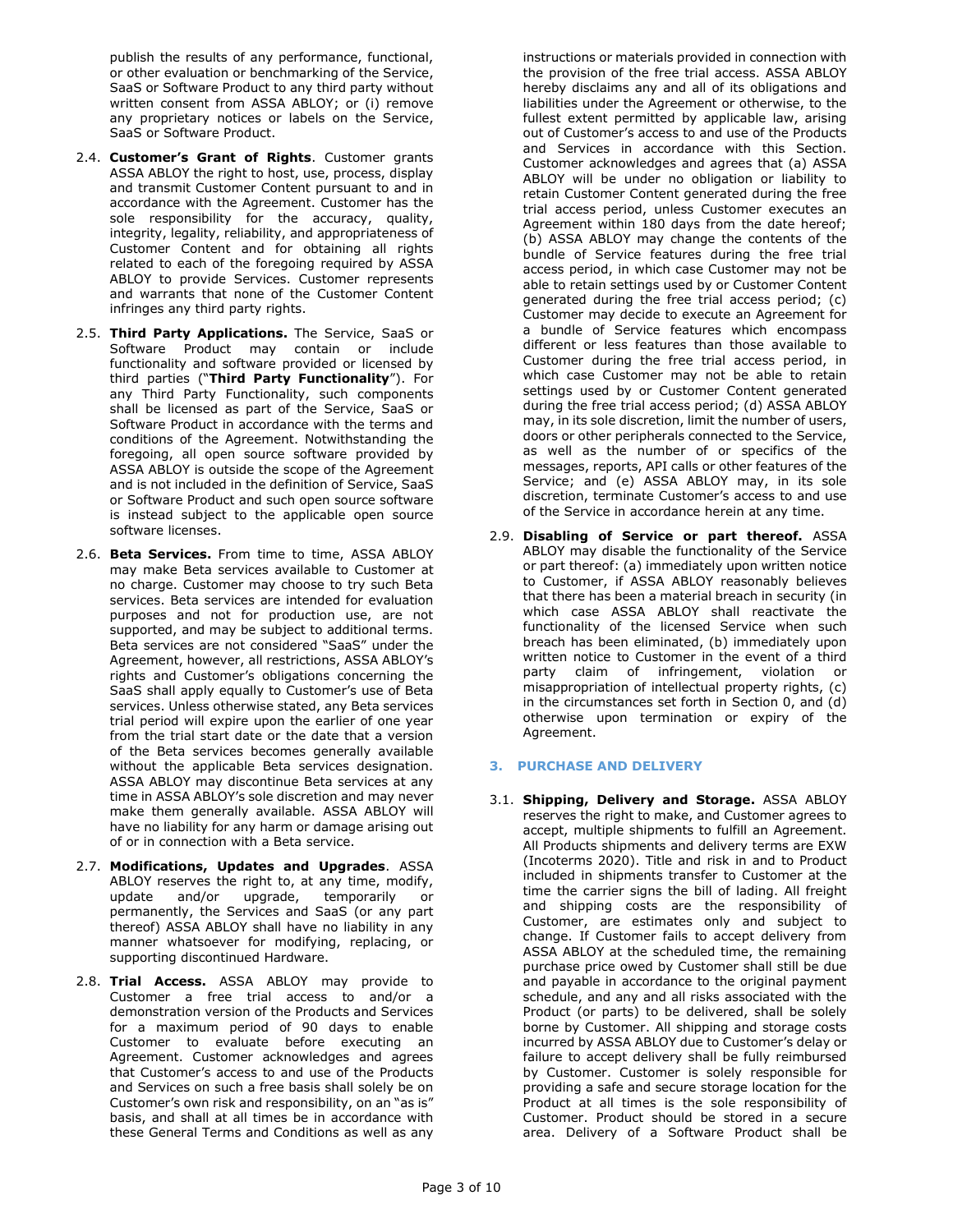deemed to occur upon the provisioning of a link to enable the Customer download the software. Delivery of SaaS shall be deemed to occur upon the provision of a link to enable Customer or End Customer, as applicable to access SaaS and an account login for SaaS.

- 3.2. **Cancellations.** Any request to cancel an order made in an Agreement must be received no later than thirty (30) days prior to the initial scheduled Product shipment. All Product cancellations of are subject to a restocking charge equal to fifteen percent (15%) of the invoiced price of the Products cancelled. Orders for special, custom or non-stock Products cannot be cancelled. If Customer has ordered Installation or Training Services and Customer cancels such Services within ten (10) business days before the scheduled performance of such services, Customer shall reimburse ASSA ABLOY for any costs associated with the cancellation, including but not limited to, travel, lodging, meals, and ten percent (10%) of the labor costs set forth in the applicable Agreement.
- 3.3. **Restrictions.** The Customer may not resell any Products and Services without prior written consent from ASSA ABLOY unless the Customer is a Reseller. The term "resell", or "resale" shall include any resale, lease, licence sublicense or other transfer or delivery of any Products or Services. The customer acknowledges, agrees and consents that it shall be subject to all obligations, liabilities, responsibilities of a Reseller set forth in this agreement or other Applicable Agreements if it has received a written consent from ASSA ABLOY to resell any Products and Services.

### **4. SCOPE OF INSTALLATION AND TRAINING SERVICES**

- 4.1. **Installation and Training Services**. ASSA ABLOY shall provide the Installation Services and Training Services as may be set forth in an Agreement(s).
- **5. PAYMENTS, FEES, RECORDS AND TAXES**
- 5.1. **Payments Generally.** Customer may be required to pay a deposit of up to fifty percent (50%) of the estimated total price of an Agreement prior to delivery/shipment/installation. ASSA ABLOY does not accept "pay when paid" or conditions, and payment is due to ASSA ABLOY regardless of any receipt of funds/monies from a third party. Customer shall be responsible for all costs and expenses (including attorney fees and court costs) incurred by ASSA ABLOY in connection with any overdue balance. Customer agrees to pay ASSA ABLOY the balance of fees and expenses in the amounts and times as set forth in the Agreement, without retention, set-off, withholding or counterclaim. All payments are due and payable in full within 30 days from the date of ASSA ABLOY's invoice. All payments are non-refundable and noncreditable.
- 5.2. **Travel Expenses**. Travel and other expenses directly related to the Products and Services will be invoiced and payable within thirty (30) days of the date of invoice.
- 5.3. **Late Payments; Default interest**. If a party fails to make a payment due to the other party under the Agreement by the due date, then, without limiting

the other party's other remedies hereunder, the defaulting party shall pay interest on the overdue sum from the due date until payment of the overdue sum, whether before or after judgment. Interest hereunder will accrue at a rate of 1.5% per month, or the maximum rate allowable by law, whichever is greater.

- 5.4. **Suspension of Service.** If any amount owing by Customer under the Agreement is 30 or more days overdue, or if Customer violates the Restrictions on Use set forth supra, ASSA ABLOY may, without limiting its other rights and remedies, suspend Services to Customer until such amount is paid in full or, as applicable, Customer remedies its violation of these General Terms and Conditions.
- 5.5. **Records and Audit Rights**. ASSA ABLOY reserves the right to run usage reports against Customer's system(s) for the sole purpose of determining Customer's number of active users, Hardware items or other peripherals for which Customer needs a License ("**Required Licenses**"). Where the number of Required Licenses exceed the purchased Licenses set forth in the Agreement, ASSA ABLOY shall either notify Customer who shall within 10 business days reduce the Required Licenses to be consistent with the purchased Licenses or ASSA ABLOY may charge Customer for payment for the excess retroactively.
- <span id="page-3-0"></span>5.6. **Taxes**. Prices do not include, and Customer shall pay, any national, state, local, or international property, license, privilege, sales, use, excise, gross receipts, VAT, ad valorem, use, duty, withholding or other like taxes relating to the sale, delivery, receipt, payment for or use of Products and Services including any interest, penalty and additional tax or other charge related to delay or failure to pay such amount ("**Taxes**"). If ASSA ABLOY is required to collect any Taxes, such Taxes will be itemized separately on the invoice and paid by Customer. ASSA ABLOY will accept a valid Tax exemption certificate from Customer, if applicable. If an exemption certificate previously accepted by Customer is not recognized by the relevant governmental taxing authority, Customer agrees to promptly reimburse ASSA ABLOY for any Taxes covered by such exemption certificate which ASSA ABLOY is required to pay.

# **6. DATA PROCESSING AGREEMENT**

- 6.1. **Data Protection Legislation Compliance.** Both parties will comply with all applicable requirements of Applicable Data Protection Legislation. This is in addition to, and does not relieve, remove or replace a party's rights or obligations or rights under the Applicable Data Protection Legislation in their respective roles as controller or processor of Personal Data.
- 6.2. **End Customer Consent.** By entering into this Agreement, End Customer consents to all actions taken by ASSA ABLOY in connection with the processing of Personal Data, provided that these are in compliance with ASSA ABLOY's Data Privacy Statement, appended hereto as Exhibit A.
- 6.3. **End User Consent and Notices**. Subject to Section 6.1, the End Customer will ensure that it has all the required consents, notices, or other applicable bases in place to enable lawful collection and transfer of End Users' Personal Data to ASSA ABLOY for the duration of the Term and purposes of this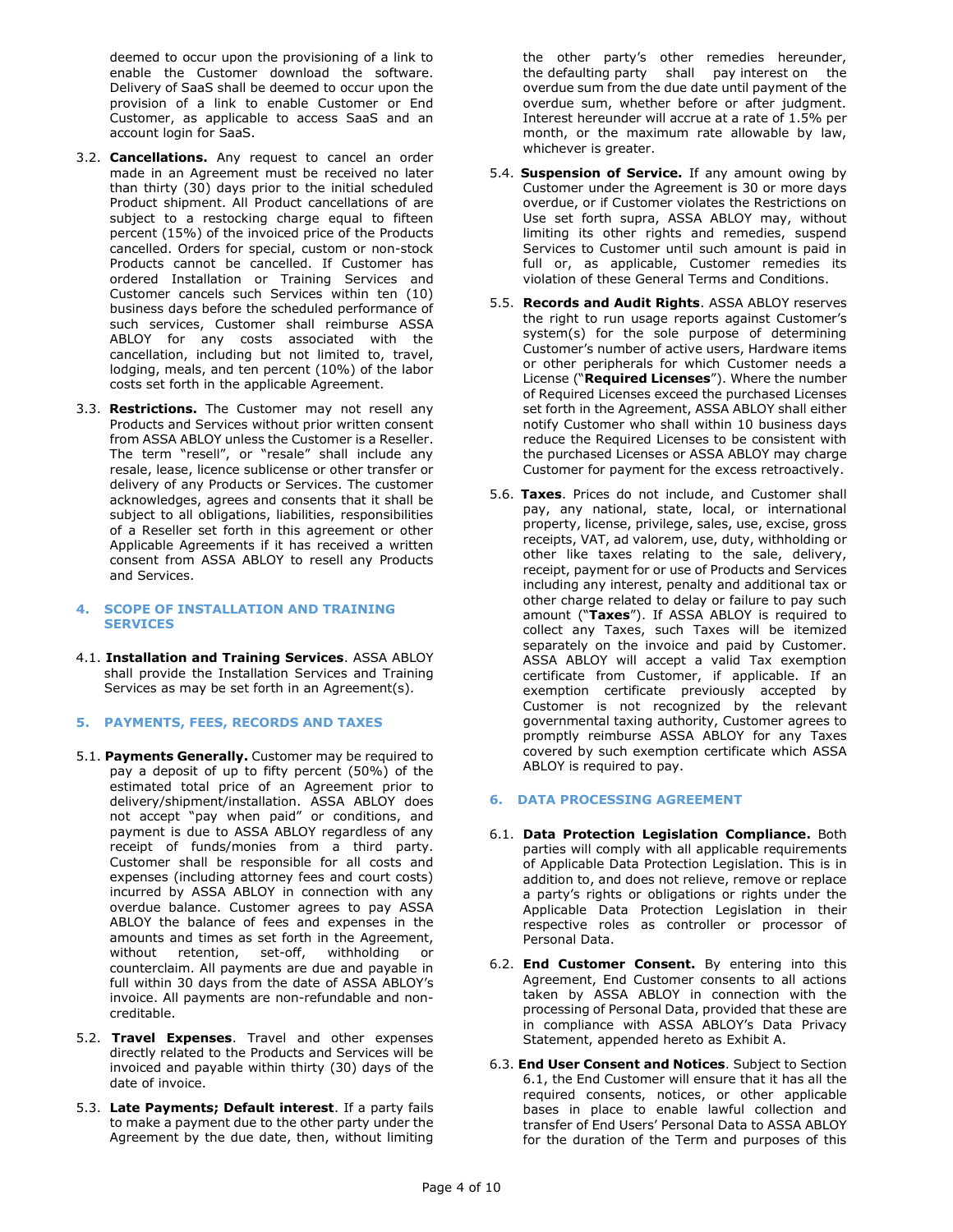Agreement. In this context, Customer must disclose how ASSA ABLOY collects and/or processes Personal Data in accordance with Exhibit A. If Biometric Data is or will be processed, End Customer must ensure that any additional conditions and/or legal requirements for processing of Biometric Data are met.

- 6.4. **Controller/Processor.** End Customer shall be regarded as a data controller of all Personal Data processed in accordance with Exhibit A ASSA ABLOY shall be considered a processor of the Personal Data processed on behalf of End Customer. If ASSA ABLOY determines the purposes and means of processing itself, including but not limited to such instances as the use of analytics data, crash reports data and/or IP addresses in order to provide and/or improve the Service(s), quality assurance and security, ASSA ABLOY will be regarded as the controller in respect of that processing. More information may be found in ASSA ABLOY's Product Privacy Notice.
- 6.5. **Special undertakings of End Customer**. End Customer undertakes to: (a) immediately after it is brought to End Customer's attention, inform ASSA ABLOY of any erroneous, rectified, updated or deleted Personal Data subject to ASSA ABLOY's processing; (b) in a timely manner, provide ASSA ABLOY with lawful and documented instructions regarding ASSA ABLOY's processing of Personal Data; and (d) act as the data subject's point of contact.
- 6.6. **Processor Undertakings.** Without prejudice to the generality of Section 6.1, ASSA ABLOY shall, in relation to Personal Data processed on behalf of End Customer:
	- (a) process that Personal Data only on the documented instructions of the End Customer, which are to process that Personal Data for the purposes of providing the Services and as set forth in the Exhibit A, unless ASSA ABLOY is required by applicable laws to otherwise process that Personal Data. Where ASSA ABLOY is relying on applicable laws as the basis for processing Personal Data in accordance with what is set forth herein, ASSA ABLOY shall notify the End Customer of this before performing the processing required by the applicable laws unless those laws prohibit ASSA ABLOY from so notifying the End Customer on important grounds of public interest. ASSA ABLOY shall inform the End Customer if, in the opinion of ASSA ABLOY, the instructions of the End Customer infringe the Applicable Data Protection Legislation;
	- (b) implement the technical and organizational measures set out in the Exhibit A to protect against unauthorized or unlawful processing of End Customer's Personal Data and against accidental loss or destruction of, or damage to, Personal Data processed on End Customer's behalf, which the End Customer has reviewed and confirms are appropriate to the harm that might result from the unauthorized or unlawful processing or accidental loss, destruction or damage and the nature of the data to be protected, having regard to the state of technological development and the cost of implementing any measures;
- (c) ensure that any personnel engaged and authorized by ASSA ABLOY to process Personal Data have committed themselves to confidentiality or are under an appropriate statutory or common law obligation of confidentiality;
- (d) assist the End Customer insofar as this is possible (considering the nature of the processing and the information available to ASSA ABLOY), and at the End Customer's cost and written request, in responding to any request from a data subject and in ensuring the End Customer's compliance with its obligations under Applicable Data Protection Legislation with respect to security, breach notifications, impact assessments and consultations with supervisory authorities or regulators;
- (e) notify the End Customer without undue delay on becoming aware of a personal data breach involving the Personal Data processed on End Customer's behalf;
- (f) at the written direction of the End Customer, delete or return Personal Data processed on End Customer's behalf to the End Customer on termination of the agreement unless ASSA ABLOY is required by applicable law to continue to process that Personal Data;
- (g) maintain records to demonstrate its compliance herein.
- 6.7. **Sub-processors.** The End Customer hereby provides its prior, general authorization for ASSA ABLOY to:
	- (a) appoint sub-processors to process Personal Data, provided that ASSA ABLOY: (i) shall ensure that the terms on which it appoints such processors comply with Applicable Data Protection Legislation(s), and are consistent with the obligations imposed on ASSA ABLOY in this Section 6; (ii) shall remain responsible for the acts and omission of any such processor as if they were the acts and omissions of ASSA ABLOY; and (iii) shall notify the End Customer of any intended changes concerning the addition or replacement of the processors, thereby giving the End Customer the opportunity to object to such changes within thirty (30) days from receipt of the notification, provided that if the End Customer objects to the changes and cannot demonstrate, to ASSA ABLOY's reasonable satisfaction, that the objection is due to an actual or likely breach of Applicable Data Protection Legislation, the End Customer shall indemnify ASSA ABLOY for any losses, damages, costs (including legal fees) and expenses incurred by ASSA ABLOY. For the avoidance of doubt, End Customer fully and explicitly consent to (i) the use of the subprocessors with whom ASSA ABLOY has agreements in place at the time the Agreement enters into force, and (ii) the use of all ASSA ABLOY Affiliates as subcontractors.
	- (b) transfer End Customer Personal Data outside the EU/EEA area, provided that ASSA ABLOY or its sub-processors ensure that either (i) the transfer is based upon an adequacy decision published by the European Commission, (ii) Standard Contractual Clauses (Commission Implementing Decision (EU) 2021/914 of 4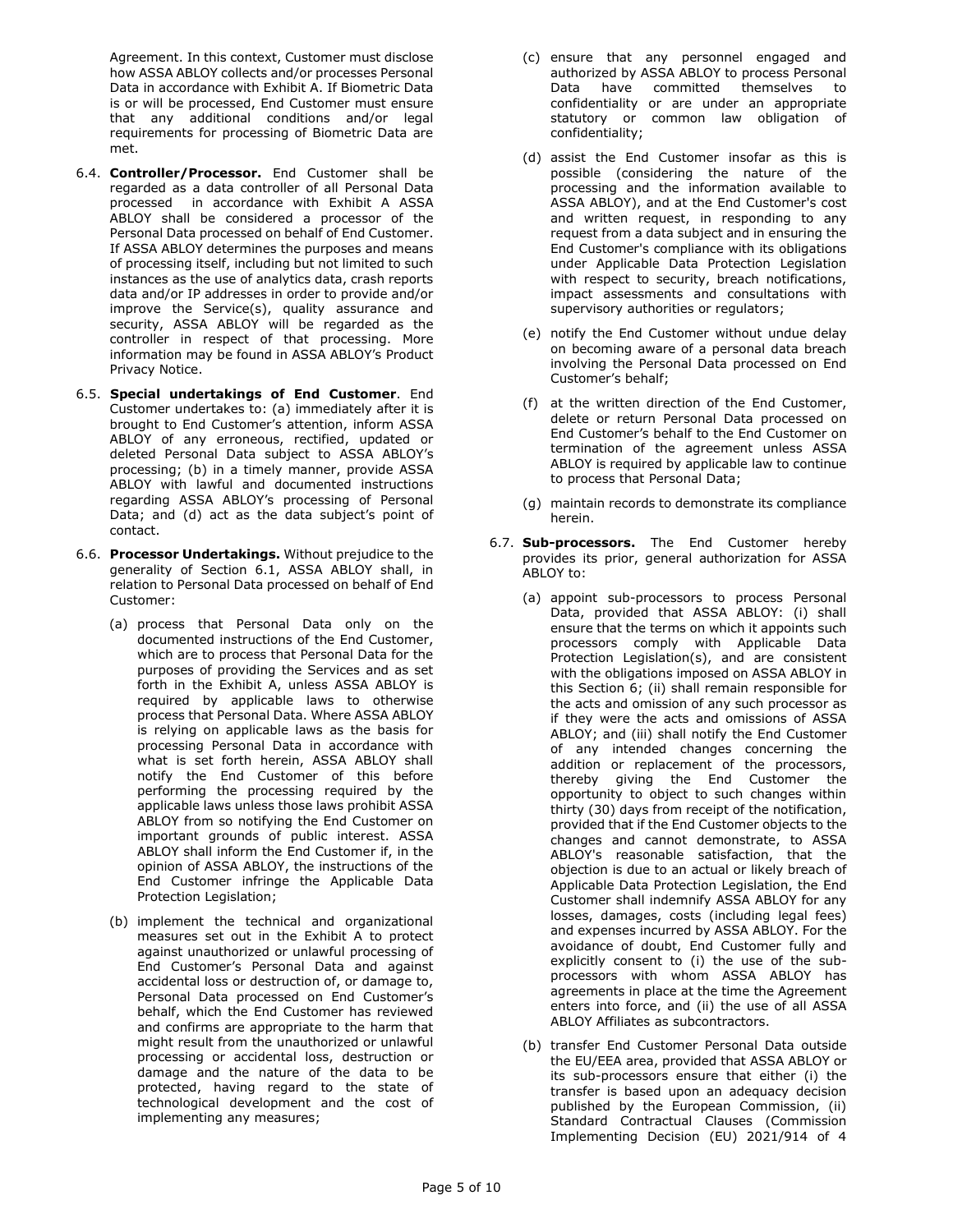June 2021 on standard contractual clauses for the transfer of personal data to third countries pursuant to Regulation (EU) 2016/679 of the European Parliament and of the Council, module three: Transfer processor to processor) or such approved clauses replacing or supplementing them, will apply between the data exporter and the data importer or other mechanism for transfer according to Chapter V in GDPR is in place, or (iii) the processing is otherwise allowed under the Applicable Data Protection Legislation.

6.8. **Audit Rights and Locations.** End Customer shall have the right to perform audits of ASSA ABLOY's processing of Personal Data on behalf of End Customer (including such processing as may be carried out by ASSA ABLOY's sub-processors, if any) in order to verify ASSA ABLOY's, and any subprocessor's, compliance with this Agreement, such audits to take place in ASSA ABLOY's facilities. ASSA ABLOY will, during normal business hours and upon reasonable notice (whereby a notice period of twenty (20) business days shall always be deemed reasonable), provide an independent auditor, appointed by End Customer and approved by ASSA ABLOY, reasonable access to the parts of facilities where ASSA ABLOY is carrying out processing activities on behalf of End Customer, and to the information relating to the processing of Personal Data processed on behalf of End Customer under this Agreement. The audit shall be carried out as quickly as possible and it shall not disturb ASSA ABLOY's normal business operations. The auditor shall comply with ASSA ABLOY's work rules, security requirements and standards when conducting site visits. Before commencing any audit, the independent auditor (including relevant parties/persons conducting the audit) shall enter into the non-disclosure agreement(s) provided by ASSA ABLOY. End Customer is responsible for all costs associated with the audit, save for when the audit concludes a material breach of ASSA ABLOY's undertakings as set forth in this Section 6. If so, ASSA ABLOY shall compensate End Customer for reasonable and verified costs associated with the audit. All work product generated in the course of an audit shall be ASSA ABLOY property. For the avoidance of doubt, the audit rights set forth herein are subject to End Customer's and the independent auditor's compliance with the restrictions and limitations set forth supra.

A Supervisory Authority shall always have direct and unrestricted access to ASSA ABLOY's premises, data processing equipment and documentation in order to investigate that ASSA ABLOY's processing of Personal Data processed on behalf of End Customer is performed in accordance with the Applicable Data Protection Legislation.

6.9. **Pseudonymization.** To the extent permitted under Applicable Data Protection Legislation, ASSA ABLOY may aggregate, deidentify, or anonymize personal information so it no longer meets the Personal Data definition, and may use such aggregated, deidentified, or anonymized data for its own research and development purposes. ASSA ABLOY will not attempt to or actually re-identify any previously aggregated, deidentified, or anonymized data and will contractually prohibit downstream data recipients from attempting to or actually reidentifying such data.

## <span id="page-5-0"></span>**7. LIMITED WARRANTY, DISCLAIMERS AND LIMITATION OF LIABILITY**

- 7.1. **Installation Services.** Subject to the conditions and limitations of liability stated herein, ASSA ABLOY warrants for a period of 30 days from performance of Service that Installation Services shall be performed in accordance with generally accepted industry standards.
- 7.2. **Hardware.** Subject to the conditions and limitations of liability stated herein, ASSA ABLOY warrants that the Hardware products will be free from material defects in materials and workmanship and will substantially conform to the applicable Documentation in effect as of the date of manufacture for a period of one (1) year from the date of shipment. No credits or refunds will be given for Hardware products that are returned incomplete or damaged. ASSA ABLOY shall not be required to perform any warranty repairs of the Hardware at a specific site. Customer may be responsible for removing and reinstalling all the parts or components of the Hardware returned to ASSA ABLOY for repair under the warranty. Customer shall bear all risk of loss during the shipment of items and Hardware products returned to ASSA ABLOY. Customer shall be solely responsible for obtaining insurance on any and all items and Hardware products that are returned to ASSA ABLOY.

All Hardware and systems that require online commissioning must be commissioned by ASSA ABLOY certified technicians/installers for the type of product being installed, or all warranties are voided.

The warranty does not apply to (a) consumable parts, such as batteries or protective coatings that are designed to diminish over time, unless failure has occurred due to a defect in materials or workmanship. Customer is solely responsible under the Agreement to ensure that batteries powering Hardware are properly charged and timely exchanged. (b) to cosmetic damage, unless failure has occurred due to a defect in materials or workmanship; (c) to damage caused by use with a third party component or product); (d) to damage caused by accident, abuse, misuse, fire, liquid contact, earthquake or other external cause; (e) to damage caused by service (including upgrades and expansions) performed by anyone who is not a representative of ASSA ABLOY or an ASSA ABLOY authorized technician; (f) to defects caused by normal wear and tear or otherwise due to the normal aging of the Hardware.

- 7.3. **Remedies.** Subject to the conditions and limitations of liability set forth herein:
	- (a) ASSA ABLOY's sole and exclusive obligation and Customer's sole and exclusive remedy for a breach of the foregoing limited Installation Services warranty shall be ASSA ABLOY's commercially reasonable effort to reperform the non-conforming part of the Services. ASSA ABLOY will, at ASSA ABLOY's expense, take such actions it determines in its sole discretion are required to conform;
	- (b) ASSA ABLOY's sole and exclusive obligation and Customer's sole and exclusive remedy if the Service does not conform to ASSA ABLOY's then current Documentation shall be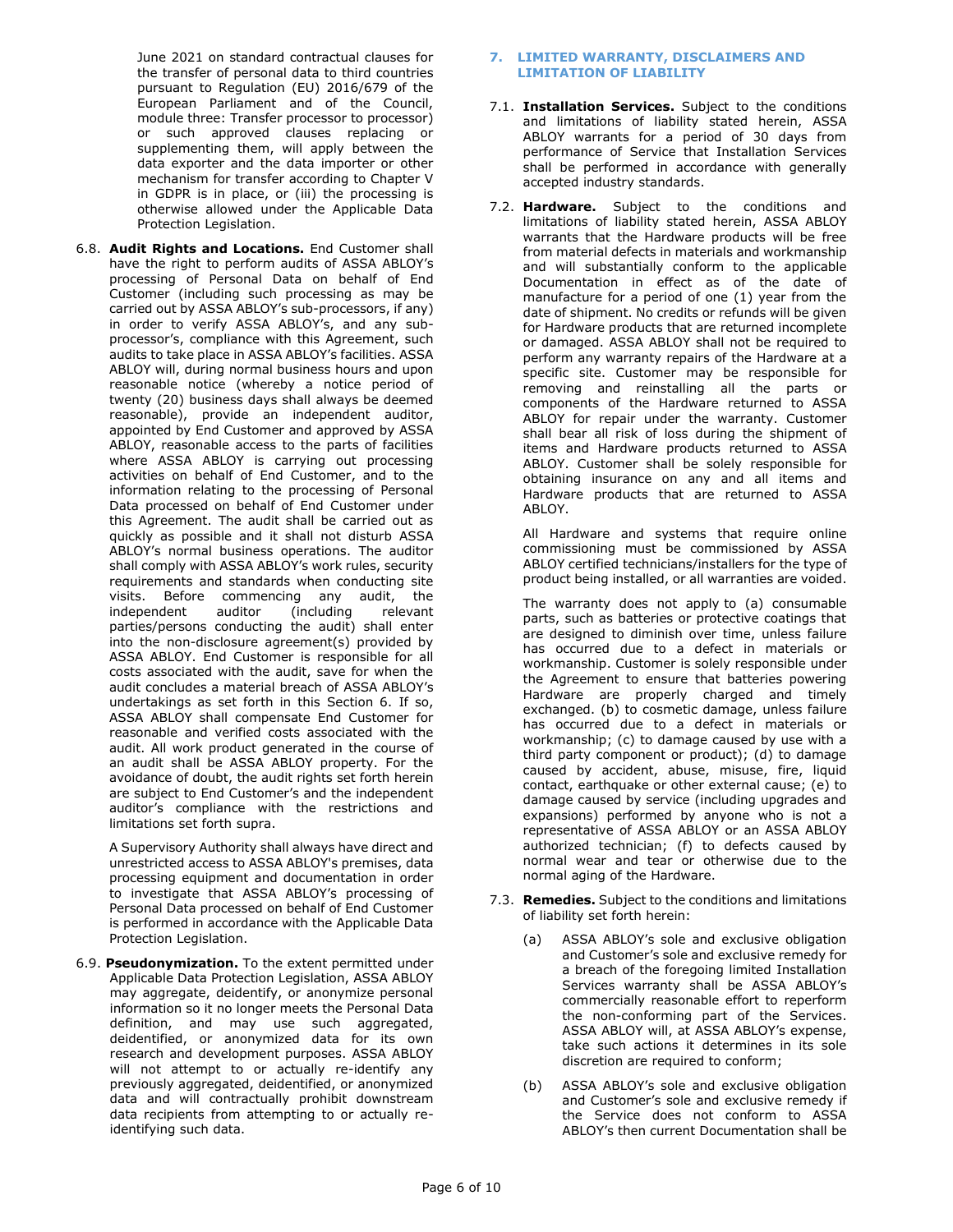ASSA ABLOY's commercially reasonable effort after receiving written notice describing in reasonable detail the specific nature of the defect or non-conformity to repair or replace the functionality of the non-conforming part of the Service to make it perform substantially in accordance with the Documentation. In the event ASSA ABLOY is unable to remedy the non-conformity and such non-conformity materially affects the functionality of the Service, Customer will have the right to terminate the applicable Service, in which case ASSA ABLOY must refund to Customer a pro rata portion of any fees pre-paid by Customer for the applicable remainder of the Initial Period or Renewal Period;

- (c) ASSA ABLOY's sole and exclusive obligation and Customer's sole and exclusive remedy for breach of the foregoing limited warranties applicable to the sale of the Hardware shall be that ASSA ABLOY will either repair, replace or provide a reasonable workaround for the defective and/or nonconforming part of the Hardware after receiving written notice (such notice being received before the expiry of the warranty period) of the breach of warranty describing in reasonable detail the specific nature of the defect or non-conformity, or refund all amounts paid for such defective and/or non-conforming Hardware.
- 7.4. **Disclaimer of Warranties.** Customer expressly acknowledges and agrees that the use of each of the Products and Services is at Customer's sole risk. EXCEPT FOR THE LIMITED WARRANTY SET FORTH ABOVE AND TO THE MAXIMUM EXTENT PERMITTED UNDER APPLICABLE LAWS, ASSA ABLOY EXPRESSLY DISCLAIMS ALL OTHER WARRANTIES, EXPRESS OR IMPLIED, INCLUDING, BUT NOT LIMITED TO THE IMPLIED WARRANTIES OF MERCHANTABILITY, FITNESS FOR A PARTICULAR PURPOSE, AND NON-INFRINGEMENT. ASSA ABLOY DOES NOT WARRANT THAT THE FUNCTIONS MEET CUSTOMER'S REQUIREMENTS, THAT THE OPERATION OF ANY OF THE SERVICES WILL BE UNINTERRUPTED, ERROR-FREE, WITHOUT DOWNTIME, OR THAT DEFECTS IN THE SERVICES WILL BE CORRECTED. THE ABOVE WARRANTIES DO NOT APPLY TO ANY DEFECTS, DAMAGES, FAILURES OR MALFUNCTIONS TO ANY PART OF THE PRODUCTS OR SERVICES RESULTING FROM (A) NEGLIGENCE, ABUSE, OR MISAPPLICATION (B) USE OF THE PRODUCTS OR SERVICES OTHER THAN AS SPECIFIED IN THE DOCUMENTATION THEREOF OR OTHERWISE IN OTHER THAN ITS NORMAL AND CUSTOMARY MANNER (C) ANY ALTERATIONS, MODIFICATIONS OR ADAPTATIONS OF THE PRODUCTS PERFORMED BY ANYONE OTHER THAN<br>ASSA ABLOY, OR ANY UNAUTHORIZED ASSA ABLOY, OR ANY UNAUTHORIZED COMBINATION OR INTERFACING OF THE PRODUCTS WITH OTHER PRODUCTS OR SERVICES. FURTHERMORE, ASSA ABLOY DOES NOT WARRANT OR MAKE ANY REPRESENTATION REGARDING THE PERFORMANCE OR THE RESULTS OF THE USE OF THE SERVICES OR DOCUMENTATION IN TERMS OF THEIR CORRECTNESS, ACCURACY, RELIABILITY, OR OTHERWISE. NO ORAL OR WRITTEN INFORMATION OR ADVICE GIVEN BY ASSA ABLOY OR ITS AUTHORIZED REPRESENTATIVE SHALL CREATE A WARRANTY OR IN ANY WAY INCREASE THE SCOPE OF A WARRANTY.

7.5. **Third Party IPR Claims**. If a Product or Service becomes subject to a claim by a third party that it infringes a third party copyright, patent or other intellectual property right, or ASSA ABLOY anticipates that such a third party claim may be raised, ASSA ABLOY shall have at its option and expense the right to (a) obtain for Customer a license to continue using that Product or Service; (b) substitute the Product or Service with other substantially similar product or service; or (c) terminate the license for the infringing portion of the Product or Service. THIS SECTION SETS FORTH ASSA ABLOY'S SOLE LIABILITY AND CUSTOMER'S SOLE AND EXCLUSIVE REMEDY WITH RESPECT TO ANY CLAIM OF INTELLECTUAL PROPERTY INFRINGEMENT.

What is set forth above in this Section [0](#page-5-0) applies only the latest available version of the Service, and does not apply to any previous version or versions of the Service.

7.6. **LIMITATION OF LIABILITY.** IN NO EVENT SHALL ASSA ABLOY OR ITS AFFILIATES OR THIRD PARTY LICENSORS OR THEIR RESPECTIVE DIRECTORS, OFFICERS, EMPLOYEES OR AGENTS BE LIABLE TO CUSTOMER FOR LOSS OF PROFIT OR REVENUES, COSTS OF DELAY, BUSINESS INTERRUPTION, LOSS OF USE OF PRODUCT OR OTHER PRODUCT SOFTWARE, SYSTEM, OR FACILITY, LOSS OF DATA OR INFORMATION, LOSS OF PRODUCTIVITY, INTEREST CHARGES, COSTS OF SUBSTITUTE PRODUCTS, SOFTWARE, SYSTEMS, OR SERVICES, COST OF PURCHASES OR REPLACEMENT POWER, DOWNTIME COSTS, DAMAGE TO PROPERTY OR PERSON, NOR FOR ANY INCIDENTAL, SPECIAL, EXEMPLARY, INDIRECT, CONSEQUENTIAL OR PUNITIVE DAMAGES ARISING OUT OF OR IN CONNECTION WITH THE USE OR PERFORMANCE OF PRODUCTS OR SERVICES PROVIDED HEREUNDER REGARDLESS OF WHETHER THE CLAIM GIVING RISE TO SUCH DAMAGES IS BASED UPON BREACH OF ANY REPRESENTATION OR WARRANTY, BREACH OF CONTRACT, TORT (INCLUDING NEGLIGENCE OR STRICT LIABILITY), OR OTHERWISE), EVEN IF ASSA ABLOY OR ITS AUTHORIZED REPRESENTATIVE HAS BEEN ADVISED OF THE POSSIBILITY OF SUCH DAMAGES. IN NO EVENT WILL ASSA ABLOY'S AGGREGATE LIABILITY FOR DAMAGES OR LOSSES (WHETHER IN ONE INSTANCE OR A SERIES OF INSTANCES) UNDER THE AGREEMENT EXCEED THE AMOUNT PAID BY CUSTOMER PURSUANT TO THE APPLICABLE AGREEMENT (OR, IN THE CASE OF PROVISION OF SERVICES, PAID BY CUSTOMER PURSUANT TO THE APPLICABLE AGREEMENT DURING THE TWELVE MONTHS IMMEDIATELY PRECEDING THE CLAIM).

Nothing in this agreement excludes the liability of ASSA ABLOY for death or personal injury caused by ASSA ABLOY's negligence; nor for fraud or fraudulent misrepresentation.

The limitations and exclusions set forth in this Agreement apply to the fullest extent permitted by applicable law, and the remedies set forth herein are the exclusive remedies for misrepresentation and breach of contract. If applicable law limits the application of this Section, ASSA ABLOY's liability will be limited to the maximum extent permissible.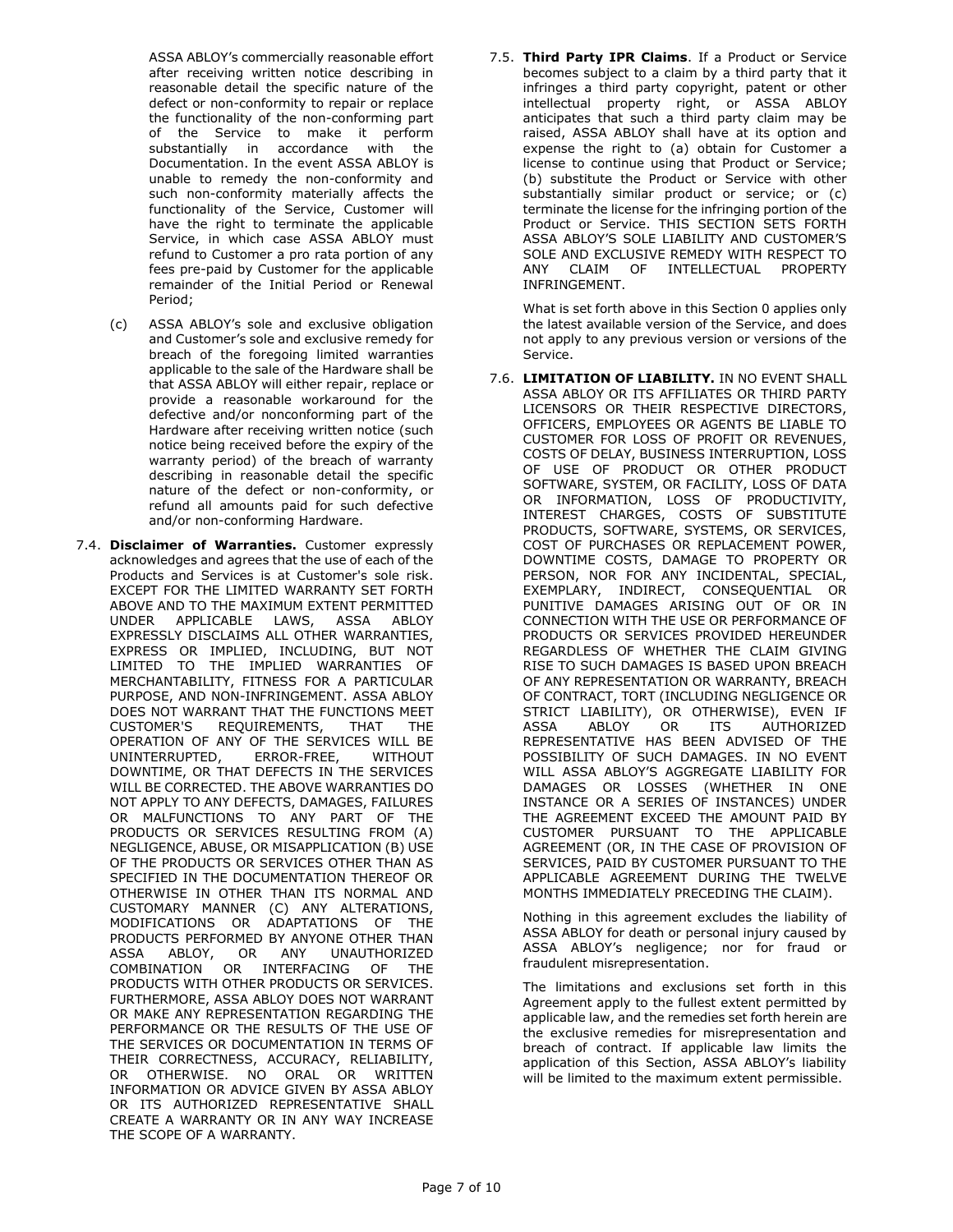## **8. INDEMNIFICATION**

8.1. Customer shall indemnify and hold ASSA ABLOY, its Affiliates, officers, directors, third party licensors, and employees, harmless from and against any and all claims, damages, losses, costs or other expenses (including reasonable attorneys' fees) that arise directly or indirectly out of (a) Customer's negligent acts or omissions relating to the Agreement(s) and these General Terms and Conditions (b) alterations or modifications to the Products or Services made by or on behalf of Customer (c) combinations of using the Products or Services with products, services, or materials not provided by ASSA ABLOY where the infringement would not have occurred but for Customer's combination of such products, services, or materials; (d) Customer's wilful misconduct or unauthorized use of Products or Services; (e) any violation by Customer of third party rights including but not limited to privacy and data protection rights or breach of Section 6 (f) from Customer's use of or submission of Customer Content through the Service; (g) Customer's (or End-Customer's) violation of applicable law; or (h) Customer's access to and use of a Service in accordance with Section 2.

If the Customer is a Reseller or if the Customer has received ASSA ABLOY`s express consent to resell the Products and/or Services to an End-Customer, the Customer shall further defend, indemnify and hold ASSA ABLOY, its Affiliates, officers, directors, third party licensors, and employees, harmless from and against any and all claims, damages, losses, costs or other expenses (including reasonable attorneys' fees) that arise directly or indirectly out of (a) sale of the Products and Services pursuant to no terms and/or conditions or terms and/or conditions less protective of ASSA ABLOY, and the Intellectual Property Rights than those set forth in the this agreement or Agreement; or (b) ASSA ABLOY's suspension, cancellation, or termination of End Customer(s) right to use the Products and Services and any licenses at Customers' request or due to non-payment or insolvency by Customer.

# **9. TERM AND TERMINATION**

- <span id="page-7-0"></span>9.1. **Term.** The term of Agreement shall commence on the Effective Date of the Agreement and shall remain in force during the Initial Period and any Renewal Period or until terminated in accordance with the terms hereof ("**License Term**"). Following expiry of the Initial Period, and any Renewal Period, the Term will automatically renew at ASSA ABLOY's prices in effect at the time of such renewal, for an additional period of 12 months at a time (each a "**Renewal Period**") following the end of the Initial Period and any subsequent Renewal Period, unless terminated in writing by either Party by giving ninety (90) days' notice of such party's intent not to renew prior to the end of the Initial period or the then current Renewal Period. Any such notice of intent not to renew shall be given in accordance with the terms hereof. No such automatic renewal shall occur at any time following the termination of the Agreement in accordance with the terms hereof.
- <span id="page-7-1"></span>9.2. **Termination of Agreement by ASSA ABLOY.** ASSA ABLOY may terminate the Agreement by written notice to Customer in the event that (i) Customer fails to make any payment required within

ten (10) days after receiving a written notice that such payment is past due, provided that such failure does not relate to a good faith dispute between the parties regarding the amount due; (ii) Customer breaches any of its obligations under the Agreement, and has been given written notice of such default, and has not corrected the default within thirty (30) days of the date of the notice; or (iii) immediately upon registered letter if Customer commences bankruptcy proceedings, makes composition with its creditors, is subject to the appointment of an administrator or is subject to any other similar proceedings or otherwise proceedings that have the same or similar effects or if the other Party could reasonably be deemed to be insolvent. Without limiting ASSA ABLOY's other rights in the Agreement, if ASSA ABLOY terminates the Agreement pursuant to this Section, Customer will pay any unpaid fees covering the remainder of the current License Term. ASSA ABLOY reserves the right to terminate an End Customer's use of a license to a Software or Product in the event that End Customer breaches an obligation set forth in an agreement between ASSA ABLOY and the End Customer, as applicable, and fails to cure such a breach within thirty (30) days after ASSA ABLOY sends written notice of such breach is such breach is capable of being cured, or immediately if the breach is not capable of being cured.

- 9.3. **Termination of Agreement by Customer.** Customer may terminate the Agreement by written notice in the event that ASSA ABLOY materially breaches any of its obligations under the Agreement, has been given written notice of such default, and has not corrected the default within thirty (30) days of the date of the notice. Expiration or termination of the Agreement will not terminate any outstanding quotes, purchase orders, statements of work, and the terms of the Agreement shall survive any termination for the duration of the term of such quotes, purchase orders, statements of work.
- 9.4. **Effect of Termination.** Upon any expiry or termination of the Agreement, all rights granted to Customer in relation to the Services will immediately cease and Customer shall cease using the licensed Service, or if Customer should otherwise discontinue using the licensed Service, Customer shall destroy all copies of the Documentation and any related materials in any form.
- 9.5. **Handling of Customer Content in the event of Termination.** Upon request by Customer made within 30 days after the effective date of termination or expiration of the Agreement, ASSA ABLOY will make Customer Content available to Customer for export or download as provided in the Documentation. After such 30-day period, ASSA ABLOY will have no obligation to maintain or provide any Customer Content.

# **10. CONFIDENTIALITY**

10.1. **Confidentiality.** Customer agrees to maintain and protect all Confidential Information and keep it confidential using the same degree of care that it exercises with respect to its own information of like importance but in no event less than reasonable care, and may use it only for the purposes for which it was provided under the Agreement. Except as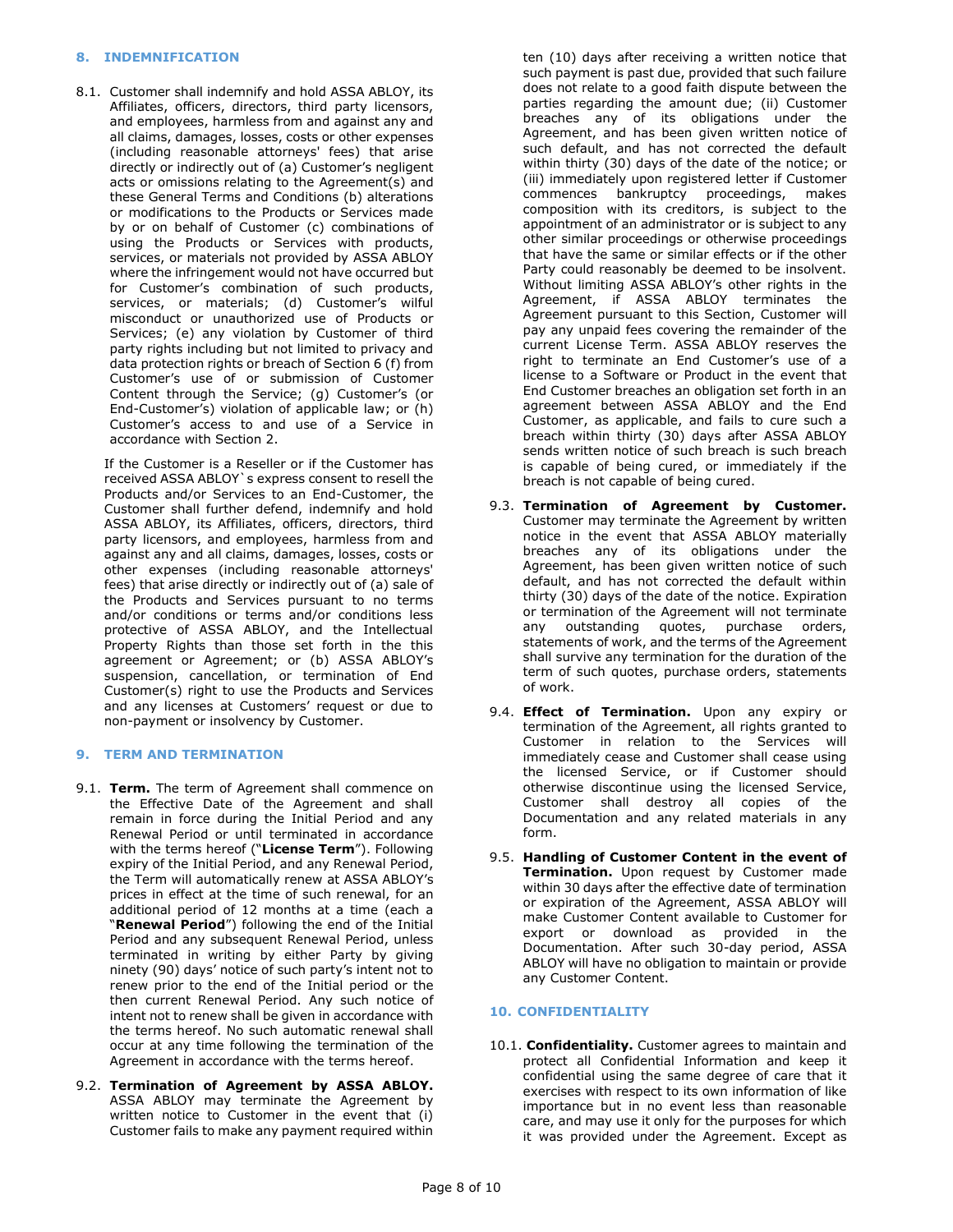expressly provided in the Agreement, Confidential Information may be disclosed only to Customer's employees or contractors obligated to Customer under similar confidentiality restrictions and only for the purposes for which it was provided. These obligations do not apply to information which: (a) is rightfully obtained by Customer without breach of any obligation to maintain its confidentiality; (b) is or becomes known to the public through no act or omission of Customer; (c) Customer develops independently without using Confidential Information of ASSA ABLOY; or (d) only to the extent and for the purpose of disclosing such Confidential Information in response to a valid court or governmental order, and if Customer has given the ASSA ABLOY prior written notice and provides reasonable assistance so as to afford it the opportunity to object or obtain a suitable protective order.

10.2. **Remedy for Breach.** Because of the unique nature of the Confidential Information, each Party agrees that the disclosing Party may suffer irreparable harm in the event the recipient fails to comply with its confidentiality obligations under the Agreement, and that monetary damages will be inadequate to compensate the disclosing Party for such breach. Accordingly, the recipient agrees, notwithstanding Section 0 below, that the disclosing Party will, in addition to any other remedies available to it at law or in equity for breach of this Section 0, be entitled to seek injunctive relief in any court of competent jurisdiction to enforce such confidentiality obligations.

# **11. MISCELLANEOUS**

- 11.1.**Compliance with Law**. Each party shall comply with all applicable laws, ordinances, rules and regulations, and shall obtain any and all permits, licenses, authorization, and/or certificates that may be required in any jurisdiction or any regulatory or administrative agency in connection with the sale, use and/or operations of Products or Services. Without limiting the generality of the foregoing, Customer shall comply with all laws and regulations on anti-corruption, sanctions and export control, data protection, international communications, and the exportation of technical or Personal Data.
- 11.2.**Export and Import Controls.** The Products and Services ASSA ABLOY makes available hereunder may be subject to export laws and regulations of the European Union, the United States and other jurisdictions. Customer agrees to comply strictly with all export laws and regulations. Customer shall not permit End Users to access or use any Products, Services or Customer Content in or via an embargoed country, which would prohibit such access or in any violation of any export law or regulation. Proscribed countries are set forth in the applicable export regulations and are subject to change without notice, and Customer must comply with the list as it exists in fact. Customer certifies, represents, warrants and undertakes that neither Customer nor any End-Customer or end-user is targeted under the sanctions or export controls of the United Nations, the United States, the European Union or any other relevant government, or are listed on the U.S. Department of Commerce's Denied Persons List or affiliated lists, on the U.S. Department of Treasury's Specially Designated Nationals List or any list maintained by the United

Nations, the European Union or other relevant government.

- 11.3.**Independent Contractor**. Nothing herein is intended to create a partnership, franchise, joint venture, agency, or a fiduciary or employment relationship. Neither Party may bind the other party or act in a manner which expresses or implies a relationship other than that of independent contractor. Except as otherwise set forth herein, each Party shall bear its own costs and expenses of performance herein.
- 11.4.**Third Party Rights**. These General Terms and Conditions do not confer any rights on any person or party (other than the parties to this agreement and, where applicable, their successors and permitted assigns) pursuant to the Contracts (Rights of Third Parties) Act 1999.
- 11.5.**Governing Law.** This Agreement, and any dispute or claim arising out of or in connection with it or its subject matter or formation (including noncontractual disputes or claims) shall be governed by and construed in accordance with the law of the state of New York, without giving effect to its provisions of choice of law. The provisions of the United Nations Convention on Contracts for the International Sale of Goods will not apply to this Agreement or any quote or transaction hereunder.
- 11.6.**Arbitration.** Any dispute arising out of or in connection with this contract, including any question regarding its existence, validity or termination, shall be referred to and finally resolved by arbitration under the American Arbitration Association Rules, which Rules are deemed to be incorporated by reference into this Section. The number of arbitrators shall be three. The seat, or legal place, of arbitration shall be Dallas County, Texas. The language to be used in the arbitral proceedings shall be English.The parties hereby irrevocably submit to the subject matter and personal jurisdiction of such arbitration tribunal, and waive the defence of inconvenient forum to the maintenance of any such action or proceeding in such venue.
- 11.7.**Assignment.** The Agreement will be binding upon and inure to the benefit of the parties hereto and their respective successors and assigns; provided, however, that neither party shall assign any of its rights, obligations, or privileges (by operation of law or otherwise) hereunder without the prior written consent of the other party. Notwithstanding the foregoing, however, (i) ASSA ABLOY may assign the Agreement to a successor in interest (or its equivalent) of all or substantially all of its relevant assets, whether by sale, merger, or otherwise; (ii) ASSA ABLOY may assign the Agreement to any of its Affiliates; and (iii) ASSA ABLOY may use subcontractors in the performance of its obligations hereunder. Any attempted assignment in violation of what is set forth above in this Section will be void.
- 11.8.**Delays and Force Majeure.** ASSA ABLOY shall notify Customer as soon as reasonably possible of any delays in the scheduled delivery, and Customer agrees that ASSA ABLOY cannot be held liable in any manner whatsoever for such delays. Neither party shall be liable for failure to fulfil its obligations (other than payment obligations) under the Agreement issued hereunder or for delays in delivery due to Force Majeure. The time for performance of any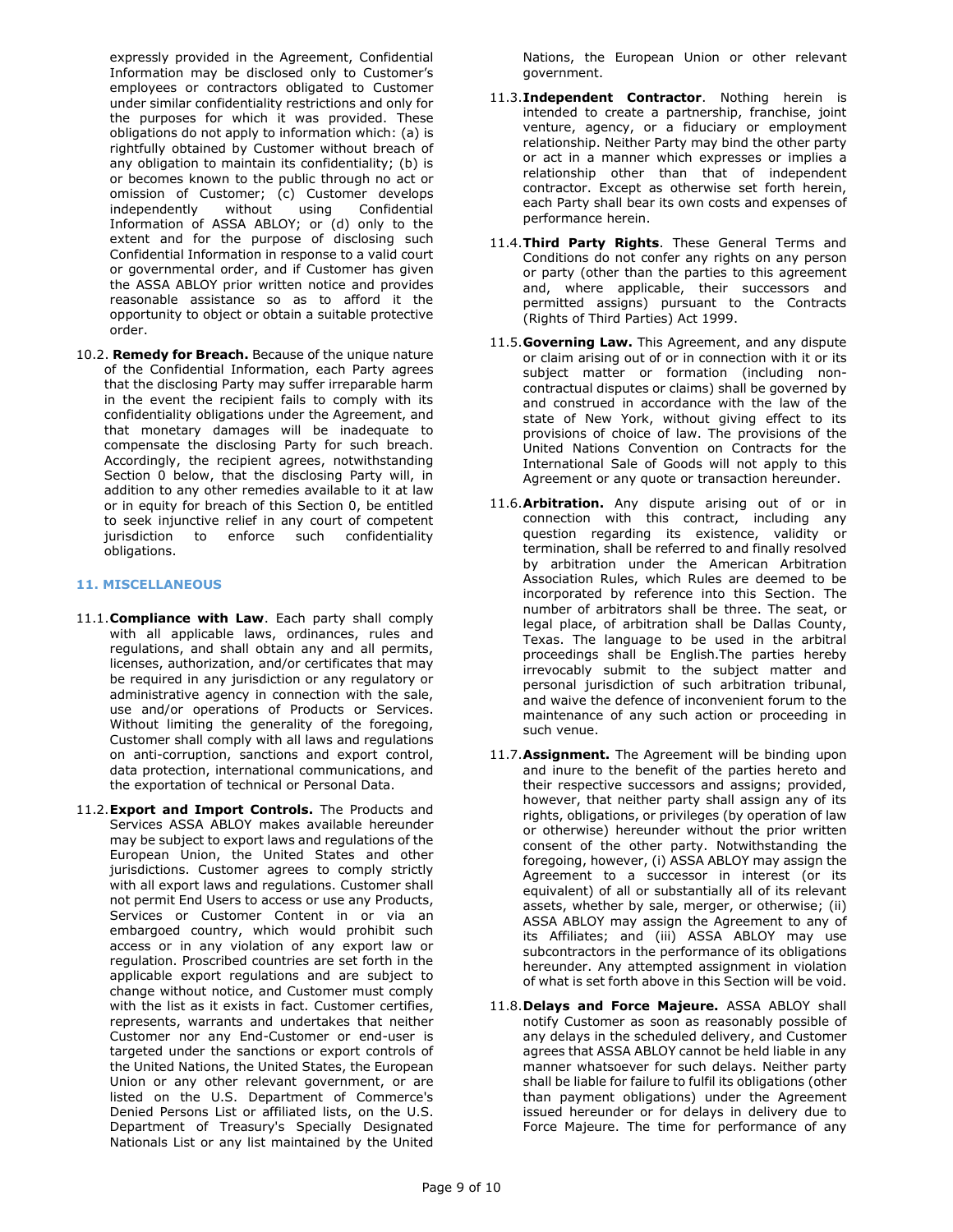such obligation shall be extended for the period lost because of the event of Force Majeure.

- 11.9.**Notices.** Notices concerning the Agreement shall be in writing and shall be given or made by means of certified or registered mail, express mail or other overnight delivery service, or hand delivery, proper postage or other charges paid and addressed or directed to the respective parties to their respective addresses.
- 11.10.**Severability**. If any provision of the Agreement shall be held by a court of competent jurisdiction to be wholly or partly invalid or contrary to law or public policy, the validity of the Agreement as a whole shall not be affected and the remaining provisions shall remain in full force and effect. To the extent that such invalidity materially affects a Party's benefit from, or performance under, the Agreement, it shall be reasonably amended.
- 11.11.**Survival.** Terms and conditions which by their nature extend beyond the License Term shall survive the termination or expiry of the Agreement, including Customer's obligations under Sections 2, 6, 0, 8, 0, 0 and 0. Customer's obligations to pay fees or charges due and payable at the time of expiry or termination, or which become due and payable thereafter, shall survive the termination of the Agreement or any addenda hereto.
- 11.12.**Waiver.** No term or provision hereof shall be deemed waived and no breach consented to or excused, unless such waiver, consent or excuse shall be in writing and signed by the party claimed to have waived or consented. Should either party consent, waive, or excuse a breach by the other party, such shall not constitute consent to, waiver of, or excuse of any other different or subsequent breach whether or not of the same kind as the original breach. Notwithstanding the foregoing, provisions on complaints and limitation periods, such as in Section 0 hereof, shall apply.
- 11.13. **Entire Agreement.** The Agreement including all schedules constitute the entire understanding and agreement between the parties hereto with respect to the subject matter of the Agreement and merges and supersedes all prior communications, understanding and agreements, written or oral, and no amendments shall become effective without written agreement signed by the parties hereto. Each party acknowledges that in entering into this agreement it does not rely on any statement, representation, assurance or warranty (whether made innocently or negligently) that is not set out in this agreement. Each party agrees that it shall have no claim for innocent or negligent misrepresentation based on any statement herein.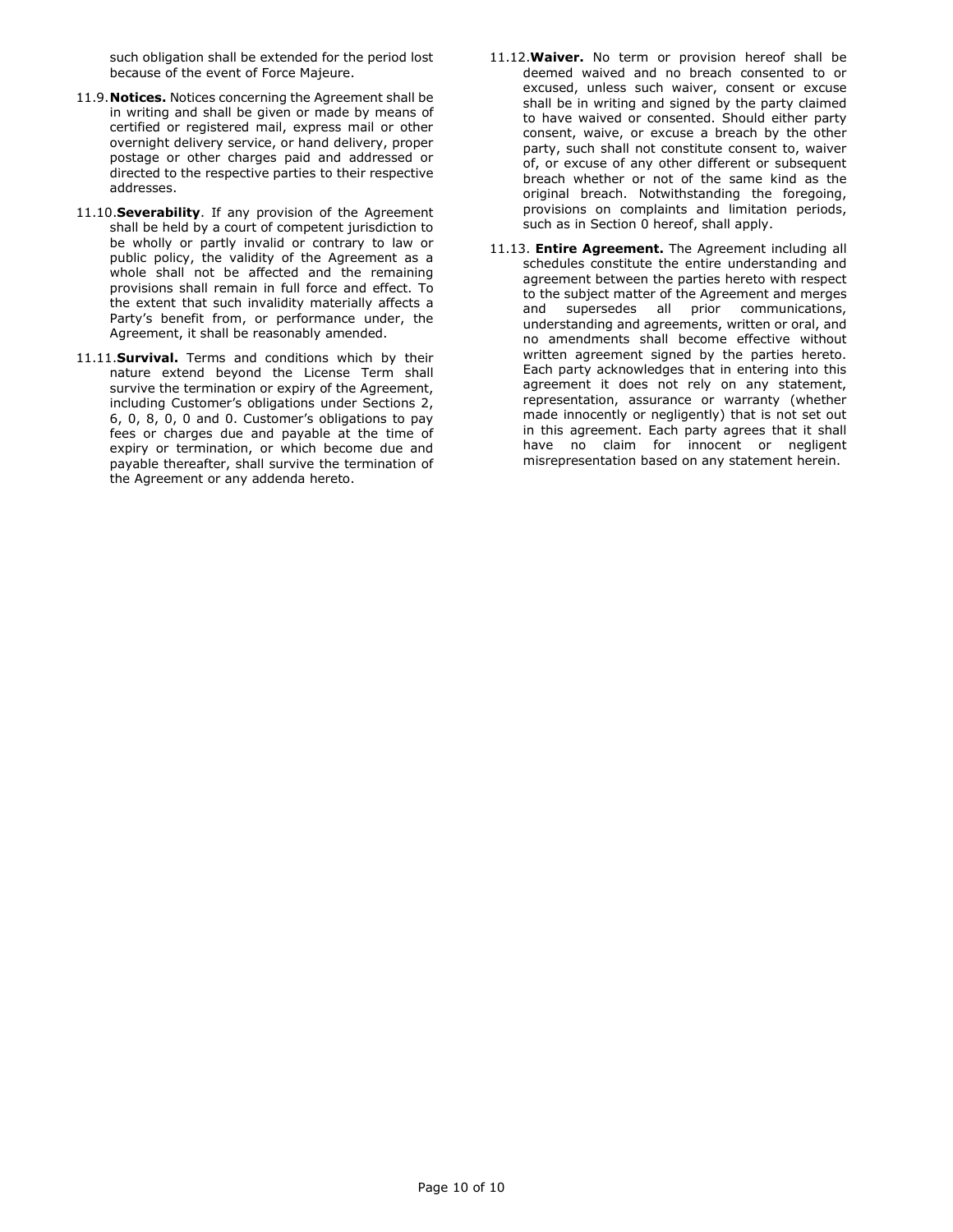# **EXHIBIT A**

ASSA ABLOY and its Affiliates provides this Privacy Statement (hereafter, "**Notice**") in order to demonstrate ASSA ABLOY's commitment to privacy. ASSA ABLOY recognizes the importance of safeguarding Personal Data. "**Personal Data**" means any information relating to an identified or identifiable natural person and shall be construed in accordance with Data Protection Legislation.

This Notice applies solely to information collected and processed by ASSA ABLOY on behalf of the Customer and are included in the instructions given by the Customer being the controller of the processing of Personal Data.

### **PERSONAL DATA WE PROCESS**

ASSA ABLOY collects, processes, and retains the following categories of personal data about End Users, on behalf of the Customer:

- Name/Surname
	- Contact details (e.g. email, cell phone)
	- Description (e.g. job title)
	- Username, User ID, credentials
	- Communications preferences
	- Roles and permissions
	- Access Policies/Groups
	- Device information including unique identifiers such as serial number
	- Asset information (e.g. name of asset) associate with users
	- Asset attributes (e.g. year, model, Vehicle Identification Number/Chassis number etc.)
	- Alert policies and events
	- Photos (not processed for Biometrics)
	- Reports e.g. Asset Transactions for example key return for an asset, User transactions a person performed against assets, cabinets etc. (Reports are customizable by customer)
	- Anonymous usage statistics and metrics derived from user/asset information/transactions
	- Credentials (PIN, Swipe, Fob)
	- Technical log information, such as error codes for troubleshooting

#### - **SPECIAL CATEGORY OR SENSITIVE DATA WE PROCESS**

WHEN enabled by customer, ASSA ABLOY collects, processes, and retains the following categories of special category or sensitive data about End Users, on behalf of the Customer:

- Biometric Credentials (fingerprint)
- Biometrics template information (Special category data)

#### **REASONS WE SHARE PERSONAL DATA**

ASSA ABLOY will not disclose to a third party (except to its sub-processors subject to Clause 6.7) or use Personal Data other than as set forth in this Notice without first obtaining documented permission from Customer. ASSA ABLOY does not sell Personal Data processed on behalf of Customer to third parties.

#### **DISCLOSURE REQUIRED BY LAW**

ASSA ABLOY may cooperate with law enforcement agencies in identifying End Users committing illegal activities. Therefore, ASSA ABLOY will respond to subpoenas, warrants, or other court orders regarding information concerning any End User. ASSA ABLOY will, at ASSA ABLOY's discretion, disclose information, including Personal Data, if ASSA ABLOY reasonably believes that ASSA ABLOY is required to do so by law, that such disclosure is necessary to protect ASSA ABLOY from legal liability, or that ASSA ABLOY should do so to protect the integrity of the Supplies. ASSA ABLOY will inform Customer of that legal requirement before processing to the extent reasonably possible, unless the law prohibits such information.

#### **HOW TO ACCESS & CONTROL PERSONAL DATA**

Upon request, ASSA ABLOY will assist the Customer's account administrators for the Supplies with the fulfillment of the Customer's obligation to respond to End User's requests for access to Personal Data. If an End User wishes to request access to his or her Personal Data processed by ASSA ABLOY on behalf of Customer, the End User should contact the Customer. The Customer has primary responsibility for interacting with End Users in relation to Personal Data processed on Customer's behalf, and the role of ASSA ABLOY is generally limited to assisting the Customer as needed.

#### **DATA SECURITY**

ASSA ABLOY will take reasonable steps to protect the Personal Data that ASSA ABLOY collects from loss, misuse and unauthorized access, disclosure, alteration and destruction. ASSA ABLOY trains employees on its Notice guidelines and makes the Notice available to its business partners. In addition, ASSA ABLOY and its business partners enter into confidentiality agreements that require care and precautions be taken to prevent loss, misuse, or disclosure of Personal Data. Any service providers only use Personal Data to perform services on behalf of ASSA ABLOY or its Affiliates. It is important for the Customer and End Users to protect against unauthorized access to their account access credentials and to their account, which holds Personal Data of the Customer and End User(s).

In addition, ASSA ABLOY takes precautions to protect Personal Data processed by ASSA ABLOY. ASSA ABLOY uses industry-standard security measures, such as firewalls and encryption technology that are reasonably designed to safeguard the confidentiality of Personal Data. ASSA ABLOY also periodically conducts security reviews and assessments. ASSA ABLOY stores Personal Data on secured servers and only authorizes access to certain authorized personnel.

#### **TRANSFER OF PERSONAL DATA**

ASSA ABLOY may transfer Personal Data to companies that help provide the Supplies. Transfers to third parties (for example, ASSA ABLOY's hosting providers) are covered by a sub-processing agreements with ASSA ABLOY or its Affiliates. For additional information, please see the Clause titled "Data